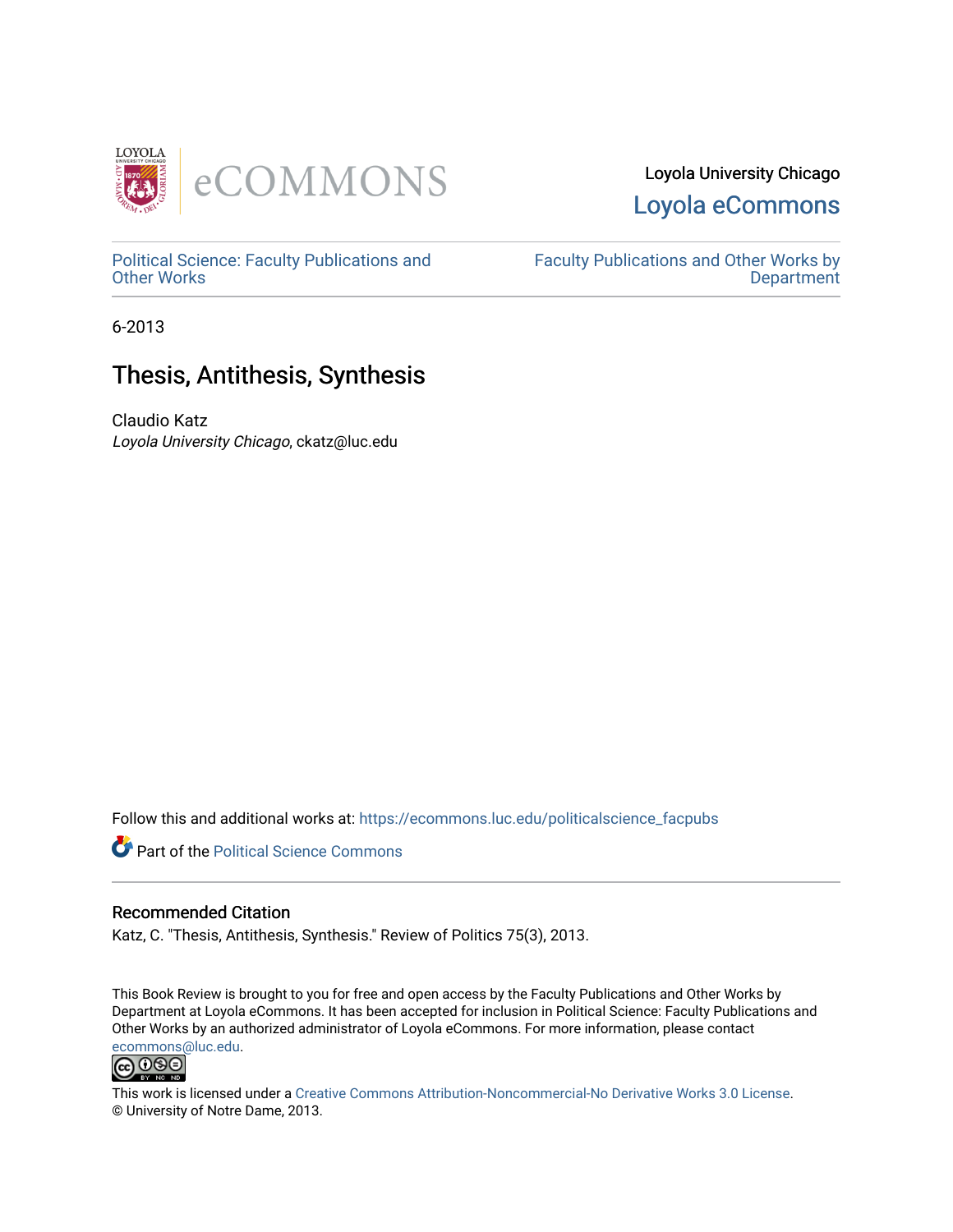culminates in Aristotle's best or ideal regime of books 7 and 8 and in his effort to understand "how this inquiry into the ideal, and how political philosophy in general, could be practical" (172).

Garver's interpretation of the Politics makes for dense reading, but his study captures the complexity of the relations among political philosophy, practical wisdom, and political action in Aristotle's own thought. The book concludes with an epilogue that focuses on what is central to this thought: the claim that human beings are political animals. In drawing out five different senses in which we can understand this claim, and especially by showing how the Politics itself informs enduring political questions, Garver thinks through the ways in which philosophy can be practical without being subsumed by practical ends. Garver's fine study is clearly the fruit of deep reflection on this very problem.

> –Susan D. Collins University of Notre Dame

### THESIS, ANTITHESIS, SYNTHESIS

Jeffrey Reiman: As Free and as Just as Possible: The Theory of Marxian Liberalism. (West Sussex, UK: Wiley-Blackwell, 2012. Pp. vii, 241.)

doi:10.1017/S0034670513000417

Liberal theorists have good reasons to fear socialism. Socialist remedies for capitalism's ills have underwritten a dramatic expansion of state power with its consequent dangers for liberty and prosperity. Does liberalism—the tradition of political thinking originating in Locke's writings—still have anything to learn from socialism, and specifically from Marx's thought? Reiman's book offers a positive answer. His central thesis is that liberalism's commitment to individual liberty will be vindicated only if it incorporates critical Marxian insights. The resulting synthesis—Marxian Liberalism—secures the fullest possible principles of justice and the widest scope for liberty that historical circumstances permit.

The central Marxian insight missing from the liberal core is the claim that capitalist property is coercive. Liberal theorists have provided persuasive defenses of the critical role private property and markets play in protecting liberty: property in one's labor eliminated premodern forms of personal dependence; property in things and enforceable contracts allow individuals to realize their purposes; markets define one of the principal boundaries between public and private domains of activity, limiting the state's reach; decentralized forms of ownership allow for multiple points of independent economic decision-making; capital markets underwrite economic prosperity,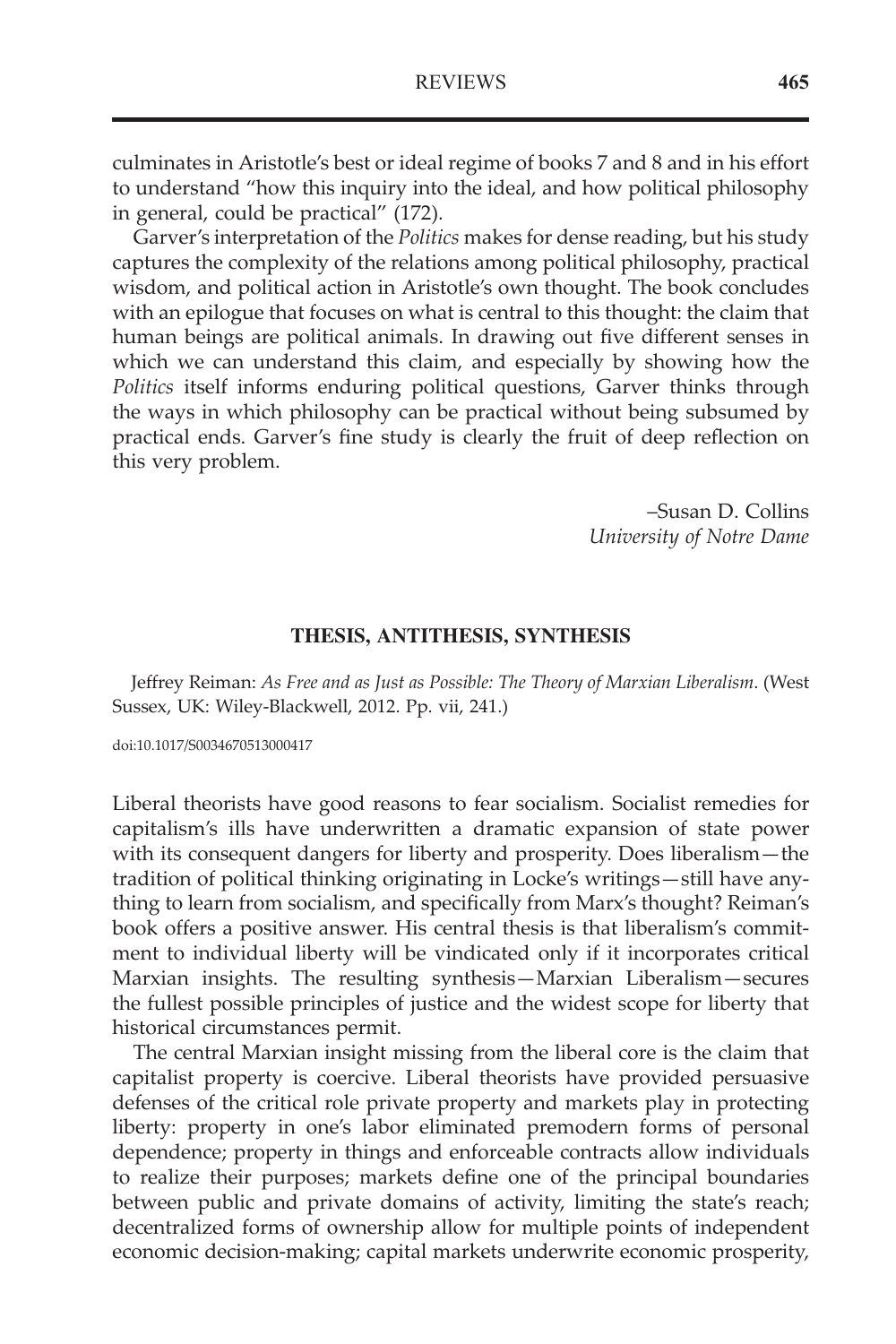creating a richer material culture and freeing people from drudgery. In Reiman's view, however, liberal theorists suffer from a recurring blindness: they normally equate coercion with political oppression and physical violence, failing to recognize that capitalist property is also coercive, frustrating the liberal promise.

Reiman rightly points out that Marx's Capital develops a theory of private property's distinctive threat to liberty. The liberal state is charged with ensuring that contracts are voluntary and bilaterally informed, ensuring that the exchange of commodities remains a realm of individual choice. But Marx claimed, persuasively, that markets also legitimize and obscure a realm of coercion involving the sale and purchase of a peculiar commodity—labor power. The defining characteristic of capitalist labor relations—the wage contract—is predicated on a double freedom: workers are free in the sense that they own their persons and thus voluntarily enter into exchange relations, and in the ironic sense that they are shorn of all productive property, and thus have no choice but to work for capitalists. Reiman generalizes Marx's insight: capitalism's property relations create a system of "social subjugation" whereby a majority of individuals are forced by their material circumstances to work for others in unequal amounts (162).

On this view, Marx's critique of property can be safely accommodated within liberal theory. Reiman calls his contribution Marxian Liberalism, and not Liberal Marxism, to highlight its commitment to protecting and promoting liberty. He offers a version of liberalism, not a new interpretation of Marx. Other than a short discussion of the dispute over whether Marx offered a meaningful theory of justice (Reiman thinks he did), this book makes no mention of the various debates over Marx's social and political thought. Nor is there any mention of recent theories of market socialism. Reiman accepts private ownership of the means of production, at least for the foreseeable future. He fears, for good liberal reasons, that state control is dangerous. But property must be subject to the requirements of justice to eradicate its coercive aspects. Reiman's liberalism is essentially Rawls's: he adopts the original position, the veil of ignorance, the principles of justice and the lexical order governing them, and a property-owning democracy as the most practicable just society.

The most innovative chapter of this book (chapter 5) deploys Marx's theory of exploitation to shore up a widely perceived weakness in Rawls's difference principle. Critics have underscored that Rawls's theory of distributive justice is unfair in that it demands greater sacrifices from the more advantaged than from the less advantaged groups. Reiman argues that a moral version of Marx's theory of value provides the necessary support missing from Rawls's difference principle. Marx's labor theory shows that underlying the exchange of commodities in the marketplace is the exchange of labor. Society in its economic dimension is a system of cooperation whereby people labor to provide one another with their daily recurring wants. Reiman adopts a sharply egalitarian standard of justice. The benchmark of